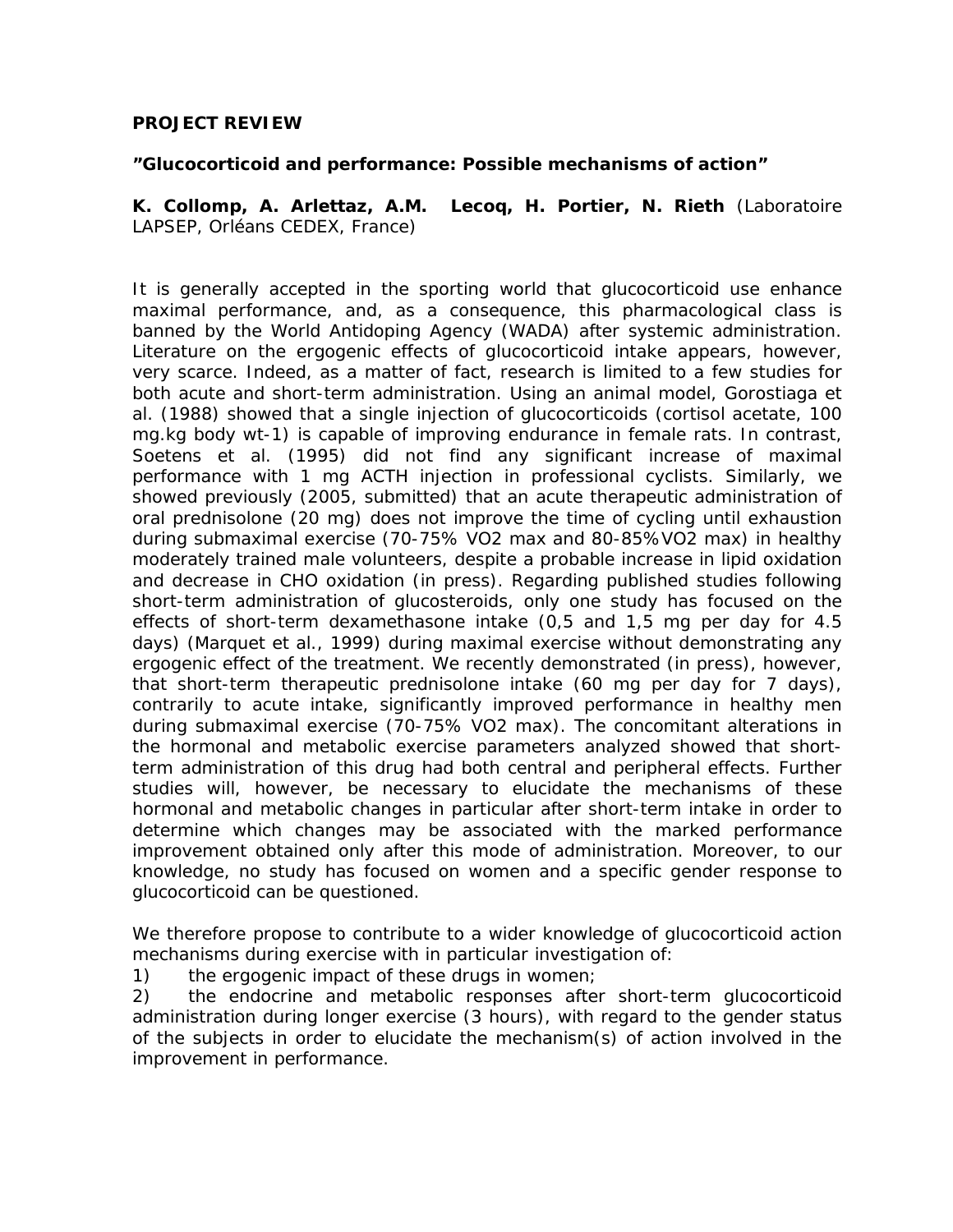### **"Glucocorticoid and performance: Possible mechanisms of action"**

**K. Collomp, A. Arlettaz, A.M. Lecoq, H. Portier, N. Rieth** (Laboratoire LAPSEP, Orléans CEDEX, France)

#### **Results and Conclusions**

We showed in the first study that short-term therapeutic prednisolone (Cor) intake (50 mg per day for 7 days) improves significantly performance in healthy recreationally women during submaximal exercise (70-75% VO<sub>2</sub> max). ACTH and DHEA remained completely blunted throughout the experiment with Cor vs. Placebo (Pla), whereas growth hormone and prolactin were significantly decreased with Cor during exercise. No significant difference in insulin or blood glucose values was found between the two treatments, suggesting that women may be less sensitive than men to glucocorticoid-induced insulin-resistance.

*These data indicate that short-term glucocorticoid intake improved endurance performance in women, but further investigation is needed to determine whether these results are applicable to elite female athletes.*

In parallel, during a long-lasting exercise (2 hrs), no significant difference in glucagon, insulin or free fatty acid values was found between the treatments. However, essential amino acids (in particular BCAA) and blood glucose were significantly higher after Cor vs Pla during the second part of exercise.

*It appears therefore that proteolysis probably increases with glucocorticoid during long-lasting exercise and that the related higher plasma EAA concentrations may contribute as energy substrates.* 

Regarding saliva DHEA and cortisol concentrations, they decreased strongly immediately after the start of prednisone treatment, demonstrating a rapid suppression of the HPA axis. However, it is only a short-lasting suppression, as 3 days after concluding prednisone administration, both saliva DHEA and cortisol had returned to pretreatment levels.

*We can therefore conclude that: 1) this is no high risk of adrenal insufficiency after such treatment (i.e., 1 week at high therapeutic dosage). 2) non invasive*  saliva samples may offer a practical approach to assessing pituitary-adrenal *function continuously during and after short-term corticosteroid therapy.*

No significant change was found in body weight, body composition or food intake after 7 days of glucocorticoid treatment, which induces however a significant leptin increase. In parallel, no significant physiological repercussions were noted.